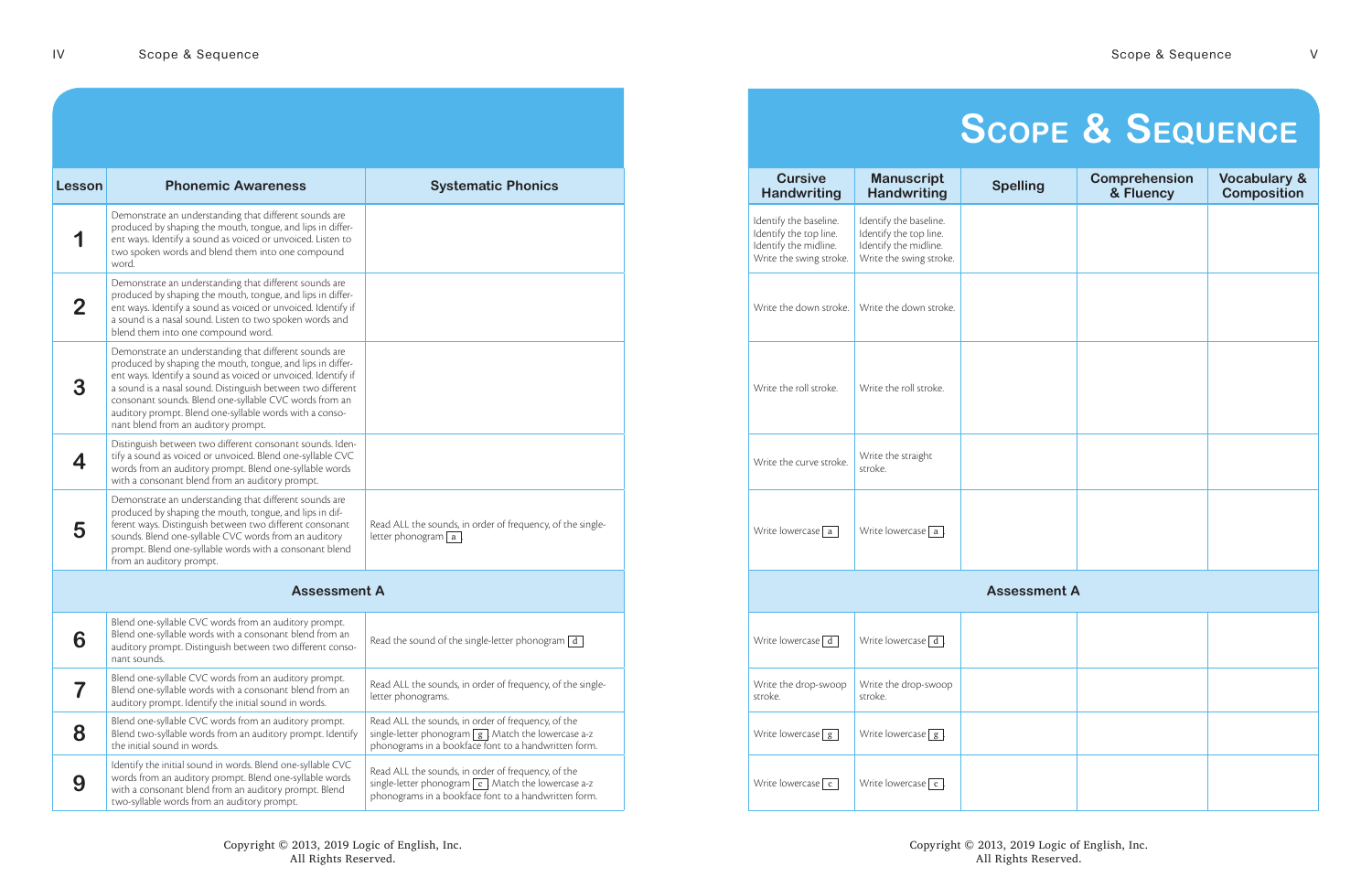Copyright © 2013, 2019 Logic of English, Inc. All Rights Reserved.

| Lesson              | <b>Phonemic Awareness</b>                                                                                                                                                                                                                             | <b>Systematic Phonics</b>                                                                                                                                                                                                                                                                                                                                                                                                                                                                                                                                                                                                   | <b>Cursive</b><br><b>Handwriting</b> | <b>Manuscript</b><br><b>Handwriting</b> | <b>Spelling</b>                                                                                |
|---------------------|-------------------------------------------------------------------------------------------------------------------------------------------------------------------------------------------------------------------------------------------------------|-----------------------------------------------------------------------------------------------------------------------------------------------------------------------------------------------------------------------------------------------------------------------------------------------------------------------------------------------------------------------------------------------------------------------------------------------------------------------------------------------------------------------------------------------------------------------------------------------------------------------------|--------------------------------------|-----------------------------------------|------------------------------------------------------------------------------------------------|
| 10                  | Blend one-syllable CVC words from an auditory prompt.<br>Blend one-syllable words with a consonant blend from<br>an auditory prompt. Blend two-syllable words from an<br>auditory prompt. Segment one-syllable words into their<br>individual sounds. | Read ALL the sounds, in order of frequency, of the<br>single-letter phonogram $\boxed{\text{o}}$ . Match the lowercase a-z<br>phonograms in a bookface font to a handwritten form.                                                                                                                                                                                                                                                                                                                                                                                                                                          | Write lowercase $\boxed{\text{o}}$ . | Write lowercase $\boxed{\text{o}}$ .    |                                                                                                |
|                     | <b>Assessment B</b>                                                                                                                                                                                                                                   |                                                                                                                                                                                                                                                                                                                                                                                                                                                                                                                                                                                                                             |                                      |                                         | <b>Assessment B</b>                                                                            |
| 11                  | Identify the initial sound in words. Blend two consonants<br>from an auditory prompt. Segment one-syllable words into<br>their individual sounds.                                                                                                     | Read ALL the sounds, in order of frequency, of the single-<br>letter phonograms.                                                                                                                                                                                                                                                                                                                                                                                                                                                                                                                                            | Write the drop-hook<br>stroke.       | Write the drop-hook<br>stroke.          |                                                                                                |
| 12                  | Identify the initial sound in words. Blend two consonants<br>from an auditory prompt. Segment one-syllable words into<br>their individual sounds.                                                                                                     | Read the sound of the multi-letter phonogram $\boxed{qu}$ .                                                                                                                                                                                                                                                                                                                                                                                                                                                                                                                                                                 | Write lowercase $\boxed{qu}$ .       | Write lowercase qu                      | Write the lowercase<br>single-letter phonograms<br>from an auditory prompt<br>of the sound(s). |
| 13                  | Blend two consonants from an auditory prompt. Segment<br>one-syllable words into their individual sounds.                                                                                                                                             | Demonstrate an understanding that vowels are sounds<br>which can be sung AND can be controlled for volume, and<br>that they are NOT blocked by the lips, tongue, or teeth.<br>Demonstrate an understanding that consonants are sounds<br>blocked by the lips, tongue, or teeth, and that they usually<br>cannot be sung or controlled for volume. Identify whether<br>each sound of the single-letter phonograms is a consonant<br>or a vowel.                                                                                                                                                                              | Write the scoop<br>stroke.           | Write the curve stroke.                 | Write the lowercase<br>single-letter phonograms<br>from an auditory prompt<br>of the sound(s). |
| 14                  | Distinguish between two different vowel sounds. Blend two<br>consonants from an auditory prompt.                                                                                                                                                      | Read ALL the sounds, in order of frequency, of the single-<br>letter phonogram $\boxed{s}$ . Demonstrate an understanding<br>that vowels are sounds which can be sung AND can be<br>controlled for volume, and that they are NOT blocked by<br>the lips, tongue, or teeth. Demonstrate an understanding<br>that consonants are sounds blocked by the lips, tongue, or<br>teeth, and that they usually cannot be sung or controlled<br>for volume. Identify whether each sound of the single-letter<br>phonograms is a consonant or a vowel. Match the lowercase<br>a-z phonograms in a bookface font to a handwritten form. | Write lowercase $\sqrt{s}$ .         | Write lowercase $\sqrt{s}$ .            |                                                                                                |
| 15                  | Identify the initial sound in words. Distinguish between<br>two different vowel sounds. Blend two consonants from an<br>auditory prompt.                                                                                                              | Read ALL the sounds, in order of frequency, of the single-<br>letter phonograms.                                                                                                                                                                                                                                                                                                                                                                                                                                                                                                                                            | Write the cross stroke.              | Write the cross stroke.                 | Write the lowercase<br>single-letter phonograms<br>from an auditory prompt<br>of the sound(s). |
| <b>Assessment C</b> |                                                                                                                                                                                                                                                       |                                                                                                                                                                                                                                                                                                                                                                                                                                                                                                                                                                                                                             |                                      |                                         | <b>Assessment C</b>                                                                            |
| 16                  | Distinguish between two different vowel sounds. Blend<br>one-syllable CVC words from an auditory prompt. Blend<br>one-syllable words with a consonant blend from an<br>auditory prompt. Segment one-syllable words into their<br>individual sounds.   | Read the sound of the single-letter phonogram $\lceil t \rceil$ . Identify<br>whether each sound of the single-letter phonograms is a<br>consonant or a vowel.                                                                                                                                                                                                                                                                                                                                                                                                                                                              | Write lowercase $\boxed{t}$ .        | Write lowercase $\boxed{t}$             | Write the lowercase<br>single-letter phonograms<br>from an auditory prompt<br>of the sound(s). |
| 17                  | Identify the initial sound in words. Blend one-syllable CVC<br>words from an auditory prompt. Blend one-syllable words<br>with a consonant blend from an auditory prompt.                                                                             | Read ALL the sounds, in order of frequency, of the single-<br>letter phonogram $\boxed{i}$ . Identify whether each sound of the<br>single-letter phonograms is a consonant or a vowel. Match<br>the lowercase a-z phonograms in a bookface font to a<br>handwritten form.                                                                                                                                                                                                                                                                                                                                                   | Write lowercase $\boxed{i}$ .        | Write lowercase $\boxed{\mathbf{i}}$    |                                                                                                |

| <b>Cursive</b><br><b>Handwriting</b> | <b>Manuscript</b><br><b>Handwriting</b> | <b>Spelling</b>                                                                                | <b>Comprehension</b><br>& Fluency | <b>Vocabulary &amp;</b><br><b>Composition</b> |  |  |  |
|--------------------------------------|-----------------------------------------|------------------------------------------------------------------------------------------------|-----------------------------------|-----------------------------------------------|--|--|--|
| Write lowercase $\boxed{\circ}$ .    | Write lowercase $\boxed{\text{o}}$ .    |                                                                                                |                                   |                                               |  |  |  |
|                                      |                                         | <b>Assessment B</b>                                                                            |                                   |                                               |  |  |  |
| Write the drop-hook<br>stroke.       | Write the drop-hook<br>stroke.          |                                                                                                |                                   |                                               |  |  |  |
| Write lowercase $\boxed{qu}$ .       | Write lowercase $\boxed{qu}$ .          | Write the lowercase<br>single-letter phonograms<br>from an auditory prompt<br>of the sound(s). |                                   |                                               |  |  |  |
| Write the scoop<br>stroke.           | Write the curve stroke.                 | Write the lowercase<br>single-letter phonograms<br>from an auditory prompt<br>of the sound(s). |                                   |                                               |  |  |  |
| Write lowercase $\boxed{s}$ .        | Write lowercase $\boxed{s}$ .           |                                                                                                |                                   |                                               |  |  |  |
| Write the cross stroke.              | Write the cross stroke.                 | Write the lowercase<br>single-letter phonograms<br>from an auditory prompt<br>of the sound(s). |                                   |                                               |  |  |  |
|                                      | <b>Assessment C</b>                     |                                                                                                |                                   |                                               |  |  |  |
| Write lowercase $\boxed{t}$ .        | Write lowercase $\boxed{t}$ .           | Write the lowercase<br>single-letter phonograms<br>from an auditory prompt<br>of the sound(s). |                                   |                                               |  |  |  |
| Write lowercase $\boxed{i}$ .        | Write lowercase $\boxed{i}$ .           |                                                                                                |                                   |                                               |  |  |  |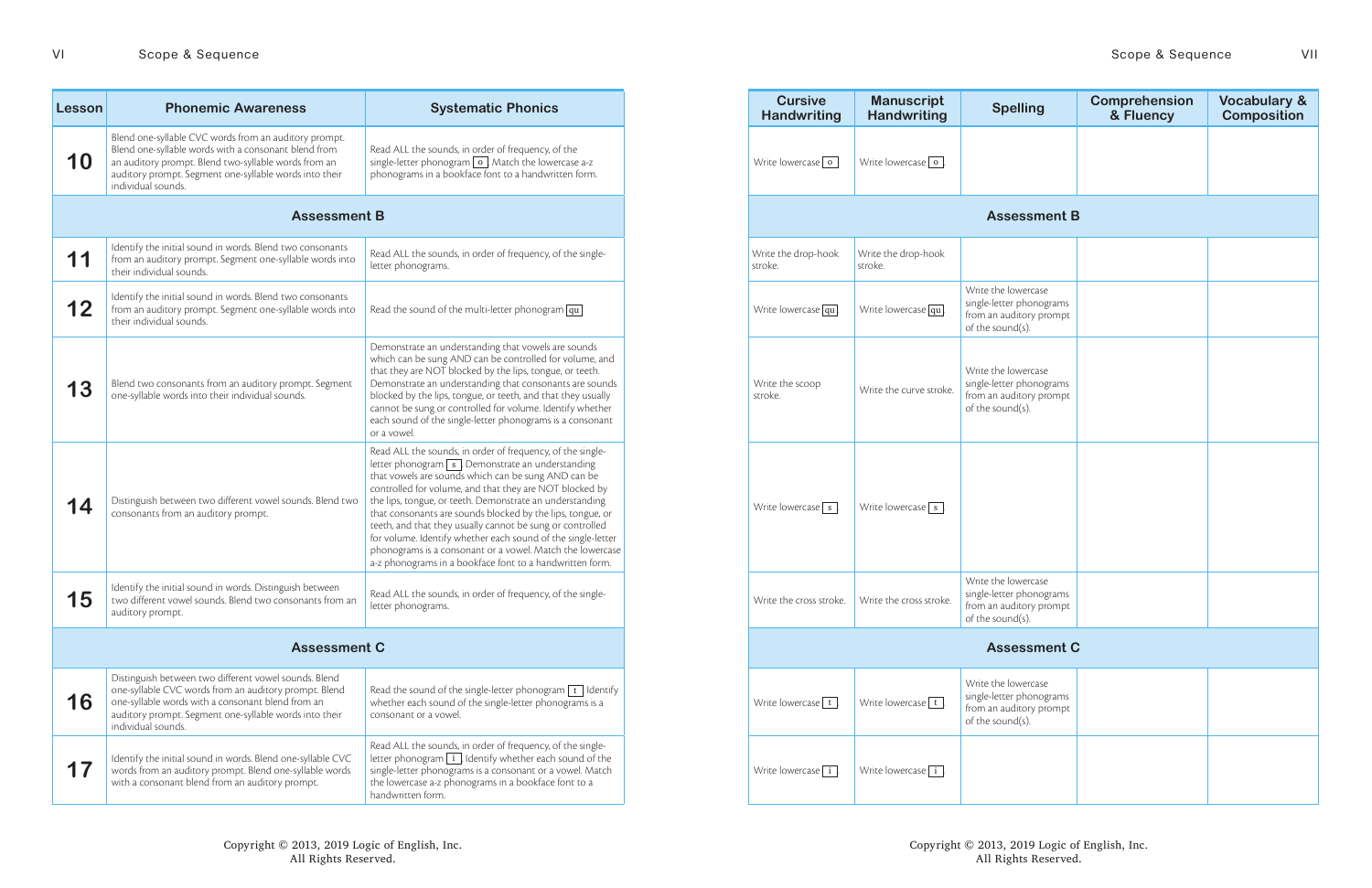| <b>Lesson</b> | <b>Phonemic Awareness</b>                                                                                                                                                 | <b>Systematic Phonics</b>                                                                                                                                                                                                                                                                                                                                          | <b>Cursive</b><br><b>Handwriting</b>                                                                  | <b>Manuscript</b><br><b>Handwriting</b>                                                                      |
|---------------|---------------------------------------------------------------------------------------------------------------------------------------------------------------------------|--------------------------------------------------------------------------------------------------------------------------------------------------------------------------------------------------------------------------------------------------------------------------------------------------------------------------------------------------------------------|-------------------------------------------------------------------------------------------------------|--------------------------------------------------------------------------------------------------------------|
| 18            | Identify the initial sound in words. Blend one-syllable CVC<br>words from an auditory prompt. Blend one-syllable words<br>with a consonant blend from an auditory prompt. | Read ALL the sounds, in order of frequency, of the single-<br>letter phonograms.                                                                                                                                                                                                                                                                                   | Write the circle stroke.                                                                              | Write the circle stroke.                                                                                     |
| 19            | Identify the initial sound in words. Blend one-syllable CVC<br>words from an auditory prompt. Blend one-syllable words<br>with a consonant blend from an auditory prompt. | Read the sound of the single-letter phonogram $\boxed{p}$ . Identify<br>whether each sound of the single-letter phonograms is a<br>consonant or a vowel.                                                                                                                                                                                                           | Write lowercase $\boxed{p}$ .                                                                         | Write lowercase $\boxed{p}$ .                                                                                |
| 20            | Identify the final sound in a word.                                                                                                                                       | Read ALL the sounds, in order of frequency, of the single-<br>letter phonogram $\boxed{u}$ . Identify whether each sound of the<br>single-letter phonograms is a consonant or a vowel. Match<br>the lowercase a-z phonograms in a bookface font to a<br>handwritten form.                                                                                          | Write lowercase $\boxed{u}$ .                                                                         | Write lowercase $\boxed{u}$ .                                                                                |
|               | <b>Assessment D</b>                                                                                                                                                       |                                                                                                                                                                                                                                                                                                                                                                    |                                                                                                       |                                                                                                              |
| 21            | Identify the final sound in a word. Identify a sound as<br>voiced or unvoiced.                                                                                            | Read the sound of the single-letter phonogram $j$ Identify<br>whether each sound of the single-letter phonograms<br>is a consonant or a vowel. Match the lowercase a-z<br>phonograms in a bookface font to a handwritten form.                                                                                                                                     | Write lowercase $\boxed{\mathbf{j}}$ .<br>Write words with<br>letters connected from<br>the baseline. | Write lowercase $j$ .<br>Write words leaving<br>appropriate space<br>between the letters<br>within the word. |
| 22            | Identify the final sound in a word.                                                                                                                                       | Read the sound of the single-letter phonogram $\boxed{w}$ . Identify<br>whether each sound of the single-letter phonograms is a<br>consonant or a vowel.                                                                                                                                                                                                           | Write lowercase $\boxed{w}$ .<br>Write words with<br>letters connected from<br>the baseline.          | Write lowercase $w$ .<br>Write words leaving<br>appropriate space<br>between the letters<br>within the word. |
| 23            | Identify the final sound in a word.                                                                                                                                       | Read ALL the sounds, in order of frequency, of the single-<br>letter phonograms. Match the lowercase a-z phonograms in<br>a bookface font to a handwritten form.                                                                                                                                                                                                   | Write words with<br>letter connected with<br>the dip stroke.                                          | Write words leaving<br>appropriate space<br>between the letters<br>within the word.                          |
| 24            | Identify the final sound in a word.                                                                                                                                       | Read ALL the sounds, in order of frequency, of the single-<br>letter phonograms.                                                                                                                                                                                                                                                                                   | Write the bump<br>stroke.                                                                             | Write the bump<br>stroke.                                                                                    |
| 25            | Identify the final sound in a word.                                                                                                                                       | Blend two consonants in isolation. Read the sound of the<br>single-letter phonogram $\boxed{r}$                                                                                                                                                                                                                                                                    | Write lowercase $r$ .                                                                                 | Write lowercase $r$ .                                                                                        |
|               | <b>Assessment E</b>                                                                                                                                                       |                                                                                                                                                                                                                                                                                                                                                                    |                                                                                                       |                                                                                                              |
| 26            | Identify the medial vowel sound in words.                                                                                                                                 | Blend two and three consonants in isolation. Read the<br>sound of the single-letter phonogram $\boxed{n}$ Identify whether<br>each sound of the single-letter phonograms is a consonant<br>or a vowel. Identify QU as a multi-letter phonogram in<br>one-syllable words. Decode words that follow the rule Q<br>always needs a U; therefore U is not a vowel here. | Write lowercase $\boxed{n}$ .                                                                         | Write lowercase $\boxed{n}$ .                                                                                |

|                                             | <b>Systematic Phonics</b>                                                                                                                                                                                                                                                                                                                                            | <b>Cursive</b><br><b>Handwriting</b>                                                         | <b>Manuscript</b><br><b>Handwriting</b>                                                                      | <b>Spelling</b>                                                                                                                                                                     | <b>Comprehension</b><br>& Fluency                                                | <b>Vocabulary &amp;</b><br><b>Composition</b> |
|---------------------------------------------|----------------------------------------------------------------------------------------------------------------------------------------------------------------------------------------------------------------------------------------------------------------------------------------------------------------------------------------------------------------------|----------------------------------------------------------------------------------------------|--------------------------------------------------------------------------------------------------------------|-------------------------------------------------------------------------------------------------------------------------------------------------------------------------------------|----------------------------------------------------------------------------------|-----------------------------------------------|
|                                             | Read ALL the sounds, in order of frequency, of the single-<br>letter phonograms.                                                                                                                                                                                                                                                                                     | Write the circle stroke.                                                                     | Write the circle stroke.                                                                                     | Write the lowercase<br>single-letter phonograms<br>from an auditory prompt<br>of the sound(s).                                                                                      |                                                                                  |                                               |
|                                             | Read the sound of the single-letter phonogram $\boxed{p}$ . Identify<br>whether each sound of the single-letter phonograms is a<br>consonant or a vowel.                                                                                                                                                                                                             | Write lowercase $\boxed{p}$ .                                                                | Write lowercase $\boxed{p}$ .                                                                                |                                                                                                                                                                                     |                                                                                  |                                               |
| handwritten form.                           | Read ALL the sounds, in order of frequency, of the single-<br>letter phonogram $\boxed{u}$ . Identify whether each sound of the<br>single-letter phonograms is a consonant or a vowel. Match<br>the lowercase a-z phonograms in a bookface font to a                                                                                                                 | Write lowercase $\boxed{u}$ .                                                                | Write lowercase $\boxed{u}$ .                                                                                | Write the lowercase<br>single-letter phonograms<br>from an auditory prompt<br>of the sound(s).                                                                                      |                                                                                  |                                               |
| <b>Assessment D</b>                         |                                                                                                                                                                                                                                                                                                                                                                      |                                                                                              |                                                                                                              | <b>Assessment D</b>                                                                                                                                                                 |                                                                                  |                                               |
|                                             | Read the sound of the single-letter phonogram $\boxed{j}$ . Identify<br>whether each sound of the single-letter phonograms<br>is a consonant or a vowel. Match the lowercase a-z<br>phonograms in a bookface font to a handwritten form.                                                                                                                             | Write lowercase $\boxed{j}$ .<br>Write words with<br>letters connected from<br>the baseline. | Write lowercase $j$ .<br>Write words leaving<br>appropriate space<br>between the letters<br>within the word. | cat, dad, sad, sit, dug                                                                                                                                                             | Demonstrate understanding<br>of a word the student has<br>independently decoded. |                                               |
| consonant or a vowel                        | Read the sound of the single-letter phonogram $\boxed{w}$ . Identify<br>whether each sound of the single-letter phonograms is a                                                                                                                                                                                                                                      | Write lowercase $\boxed{w}$ .<br>Write words with<br>letters connected from<br>the baseline. | Write lowercase $w$ .<br>Write words leaving<br>appropriate space<br>between the letters<br>within the word. | up, pig, pup, sat, it<br>Write the lowercase<br>single-letter phonograms<br>from an auditory prompt<br>of the sound(s).                                                             | Demonstrate understanding<br>of a word the student has<br>independently decoded. |                                               |
|                                             | Read ALL the sounds, in order of frequency, of the single-<br>letter phonograms. Match the lowercase a-z phonograms in<br>a bookface font to a handwritten form.                                                                                                                                                                                                     | Write words with<br>letter connected with<br>the dip stroke.                                 | Write words leaving<br>appropriate space<br>between the letters<br>within the word.                          | dog, cop, top, pot, pop<br>Encode one-syllable CVC<br>words.                                                                                                                        | Demonstrate understanding<br>of a word the student has<br>independently decoded. |                                               |
| letter phonograms.                          | Read ALL the sounds, in order of frequency, of the single-                                                                                                                                                                                                                                                                                                           | Write the bump<br>stroke.                                                                    | Write the bump<br>stroke.                                                                                    | jug, dig, cup, tap, dip<br>Write the lowercase<br>single-letter phonograms<br>from an auditory prompt   independently decoded.<br>of the sound(s). Spell<br>one-syllable CVC words. | Demonstrate understanding<br>of a word the student has                           |                                               |
| single-letter phonogram $\lceil r \rceil$ . | Blend two consonants in isolation. Read the sound of the                                                                                                                                                                                                                                                                                                             | Write lowercase $\boxed{r}$ .                                                                | Write lowercase $\boxed{r}$ .                                                                                | rat, jog, wig, rip, pat                                                                                                                                                             | Demonstrate understanding<br>of a word the student has<br>independently decoded. |                                               |
| <b>Assessment E</b>                         |                                                                                                                                                                                                                                                                                                                                                                      |                                                                                              |                                                                                                              | <b>Assessment E</b>                                                                                                                                                                 |                                                                                  |                                               |
|                                             | Blend two and three consonants in isolation. Read the<br>sound of the single-letter phonogram $\boxed{n}$ . Identify whether<br>each sound of the single-letter phonograms is a consonant<br>or a vowel. Identify QU as a multi-letter phonogram in<br>one-syllable words. Decode words that follow the rule Q<br>always needs a U; therefore U is not a vowel here. | Write lowercase $\boxed{n}$ .                                                                | Write lowercase $\boxed{n}$ .                                                                                | can, and, quit, nut, nap<br>Write the lowercase<br>single-letter phonograms<br>from an auditory prompt<br>of the sound(s).                                                          | Demonstrate understanding<br>of a word the student has<br>independently decoded. |                                               |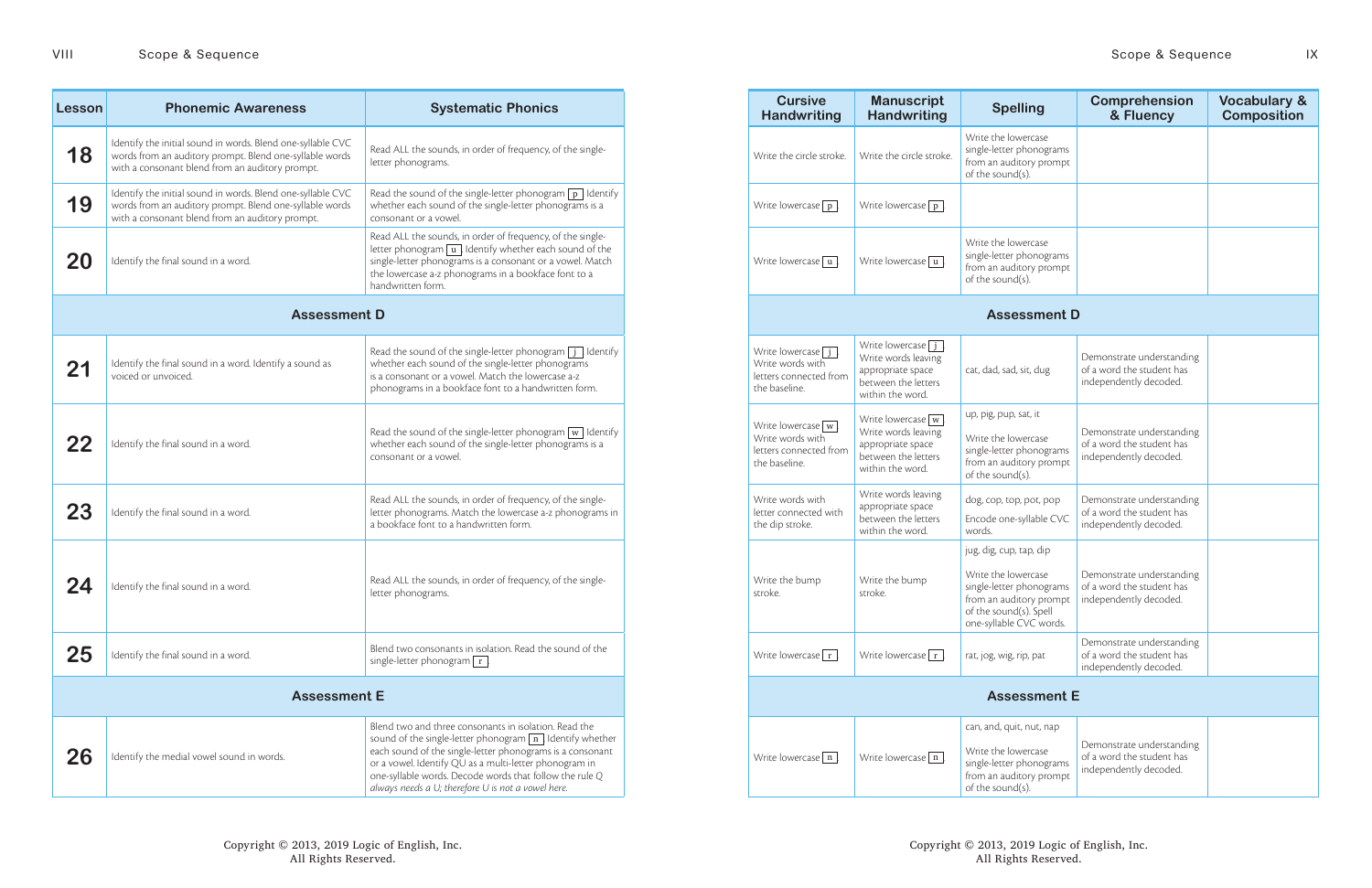| <b>Cursive</b><br><b>Handwriting</b>                              | <b>Manuscript</b><br><b>Handwriting</b>                           | <b>Spelling</b>                                                                                                                                              |
|-------------------------------------------------------------------|-------------------------------------------------------------------|--------------------------------------------------------------------------------------------------------------------------------------------------------------|
| Write lowercase<br>$\overline{m}$ . Put a space<br>between words. | Write lowercase<br>$\overline{m}$ . Put a space<br>between words. |                                                                                                                                                              |
| Write the loop stroke.                                            | Write the slant stroke.                                           | map, man, mom, gum,<br>tan                                                                                                                                   |
| Write lowercase e .                                               | Write lowercase $\boxed{e}$ .                                     | pen, jet, pet, net, wet<br>Write the lowercase<br>single-letter phonograms<br>from an auditory prompt<br>of the sound(s).                                    |
| Write lowercase $\boxed{1}$ .                                     | Write lowercase $\boxed{1}$                                       | quilt, log, men, mad, leg<br>Write the lowercase<br>single-letter phonograms<br>from an auditory prompt<br>of the sound(s). Spell<br>one-syllable CVC words. |
|                                                                   |                                                                   | <b>Assessment</b>                                                                                                                                            |
|                                                                   |                                                                   | big, sand, ran, bad, bend                                                                                                                                    |
| Write lowercase b.                                                | Write lowercase b.                                                | Write the lowercase<br>single-letter phonograms<br>from an auditory prompt<br>of the sound(s).                                                               |
|                                                                   |                                                                   | red, bat, hit, dot, band                                                                                                                                     |
| Write lowercase $\boxed{h}$ .                                     | Write lowercase $\boxed{h}$ .                                     | Write the lowercase<br>single-letter phonograms<br>from an auditory prompt<br>of the sound(s).                                                               |
| Write lowercase $\overline{k}$ .                                  | Write lowercase $\lfloor k \rfloor$ .                             | sink, honk, skunk, ink, link                                                                                                                                 |
|                                                                   |                                                                   | fast, nest, list, best, last                                                                                                                                 |
| Write lowercase   f                                               | Write lowercase   f                                               | Write the lowercase<br>single-letter phonograms<br>from an auditory prompt<br>of the sound(s).                                                               |
| Write lowercase $\vert v \vert$ .                                 | Write lowercase $\mathbf{v}$ .                                    | van, vest, kid, win, rest                                                                                                                                    |
|                                                                   |                                                                   | <b>Assessment</b>                                                                                                                                            |

| Lesson              | <b>Phonemic Awareness</b>                         | <b>Systematic Phonics</b>                                                                                                                                                                                                                                                                                                                                            | <b>Cursive</b><br><b>Handwriting</b>                           | <b>Manuscript</b><br><b>Handwriting</b>                        | <b>Spelling</b>                                                                                                                                              |
|---------------------|---------------------------------------------------|----------------------------------------------------------------------------------------------------------------------------------------------------------------------------------------------------------------------------------------------------------------------------------------------------------------------------------------------------------------------|----------------------------------------------------------------|----------------------------------------------------------------|--------------------------------------------------------------------------------------------------------------------------------------------------------------|
| 27                  | Identify the medial vowel sound in words.         | Blend two and three consonants in isolation. Read the<br>sound of the single-letter phonogram $\boxed{m}$ . Identify whether<br>each sound of the single-letter phonograms is a consonant<br>or a vowel.                                                                                                                                                             | Write lowercase<br>$\boxed{m}$ . Put a space<br>between words. | Write lowercase<br>$\boxed{m}$ . Put a space<br>between words. |                                                                                                                                                              |
| 28                  | Identify the medial vowel sound in words.         | Blend two and three consonants in isolation. Read ALL<br>the sounds, in order of frequency, of the single-letter<br>phonograms.                                                                                                                                                                                                                                      | Write the loop stroke.                                         | Write the slant stroke.                                        | map, man, mom, gum,<br>tan                                                                                                                                   |
| 29                  | Identify the medial vowel sound in words.         | Blend two and three consonants in isolation. Read ALL the<br>sounds, in order of frequency, of the single-letter phono-<br>$\sigma$ gram $\boxed{e}$ . Identify whether each sound of the single-letter<br>phonograms is a consonant or a vowel.                                                                                                                     | Write lowercase $\boxed{e}$                                    | Write lowercase $\boxed{e}$ .                                  | pen, jet, pet, net, wet<br>Write the lowercase<br>single-letter phonograms<br>from an auditory prompt<br>of the sound(s).                                    |
| 30                  | Identify the medial vowel sound in words.         | Blend two and three consonants in isolation. Read the<br>sound of the single-letter phonogram $\boxed{1}$ . Identify whether<br>each sound of the single-letter phonograms is a consonant<br>or a vowel. Identify QU as a multi-letter phonogram in<br>one-syllable words. Decode words that follow the rule Q<br>always needs a U; therefore U is not a vowel here. | Write lowercase $\boxed{1}$                                    | Write lowercase $\boxed{1}$ .                                  | quilt, log, men, mad, leg<br>Write the lowercase<br>single-letter phonograms<br>from an auditory prompt<br>of the sound(s). Spell<br>one-syllable CVC words. |
| <b>Assessment F</b> |                                                   |                                                                                                                                                                                                                                                                                                                                                                      |                                                                |                                                                | <b>Assessment F</b>                                                                                                                                          |
|                     |                                                   | Blend two and three consonants in isolation. Read the                                                                                                                                                                                                                                                                                                                |                                                                |                                                                | big, sand, ran, bad, bend                                                                                                                                    |
| 31                  | Identify the initial sound in words.              | sound of the single-letter phonogram $\boxed{b}$ . Identify whether<br>each sound of the single-letter phonograms is a consonant<br>or a vowel.                                                                                                                                                                                                                      | Write lowercase $\boxed{b}$                                    | Write lowercase $\boxed{b}$ .                                  | Write the lowercase<br>single-letter phonograms<br>from an auditory prompt<br>of the sound(s).                                                               |
| 32                  | Identify the initial sound in words.              | Read the sound of the single-letter phonogram $\boxed{h}$ . Identify<br>whether each sound of the single-letter phonograms<br>is a consonant or a vowel. Match the lowercase a-z<br>phonograms in a bookface font to a handwritten form.                                                                                                                             | Write lowercase $\boxed{h}$ .                                  | Write lowercase $\boxed{h}$ .                                  | red, bat, hit, dot, band<br>Write the lowercase<br>single-letter phonograms<br>from an auditory prompt<br>of the sound(s).                                   |
| 33                  | Change the initial sound to create a new word.    | Read the sound of the single-letter phonogram $\lceil k \rceil$ Identify<br>whether each sound of the single-letter phonograms is a<br>consonant or a vowel. Blend two and three consonants in<br>isolation.                                                                                                                                                         | Write lowercase $\overline{k}$ .                               | Write lowercase $\kappa$                                       | sink, honk, skunk, ink, link                                                                                                                                 |
| 34                  | Change the initial sound to create a new word.    | Read the sound of the single-letter phonogram $\lceil f \rceil$ Identify<br>whether each sound of the single-letter phonograms is a<br>consonant or a vowel. Blend two and three consonants in<br>isolation.                                                                                                                                                         | Write lowercase $f$ .                                          | Write lowercase $f$ .                                          | fast, nest, list, best, last<br>Write the lowercase<br>single-letter phonograms<br>from an auditory prompt<br>of the sound(s).                               |
| 35                  | Blend two-syllable words from an auditory prompt. | Read the sound of the single-letter phonogram $\boxed{v}$ . Identify<br>whether each sound of the single-letter phonograms is a<br>consonant or a vowel. Match the lowercase a-z phono-<br>grams in a bookface font to a handwritten form.                                                                                                                           | Write lowercase $\boxed{v}$ .                                  | Write lowercase $\boxed{v}$ .                                  | van, vest, kid, win, rest                                                                                                                                    |
|                     | <b>Assessment G</b>                               |                                                                                                                                                                                                                                                                                                                                                                      |                                                                |                                                                | <b>Assessment G</b>                                                                                                                                          |

| <b>Manuscript</b><br><b>Handwriting</b>                         | <b>Spelling</b>                                                                                                                                              | <b>Comprehension</b><br>& Fluency                                                  | <b>Vocabulary &amp;</b><br><b>Composition</b> |  |  |  |
|-----------------------------------------------------------------|--------------------------------------------------------------------------------------------------------------------------------------------------------------|------------------------------------------------------------------------------------|-----------------------------------------------|--|--|--|
| rite lowercase<br>$\overline{n}$ . Put a space<br>etween words. |                                                                                                                                                              | Demonstrate understanding<br>of a phrase the student has<br>independently decoded. |                                               |  |  |  |
| rite the slant stroke.                                          | map, man, mom, gum,<br>tan                                                                                                                                   | Demonstrate understanding<br>of a phrase the student has<br>independently decoded. |                                               |  |  |  |
| /rite lowercase   e  .                                          | pen, jet, pet, net, wet<br>Write the lowercase<br>single-letter phonograms<br>from an auditory prompt<br>of the sound(s).                                    | Demonstrate understanding<br>of a word the student has<br>independently decoded.   |                                               |  |  |  |
| rite lowercase   1                                              | quilt, log, men, mad, leg<br>Write the lowercase<br>single-letter phonograms<br>from an auditory prompt<br>of the sound(s). Spell<br>one-syllable CVC words. | Demonstrate understanding<br>of a phrase the student has<br>independently decoded. |                                               |  |  |  |
| <b>Assessment F</b>                                             |                                                                                                                                                              |                                                                                    |                                               |  |  |  |
|                                                                 | big, sand, ran, bad, bend                                                                                                                                    |                                                                                    |                                               |  |  |  |
| $\frac{1}{10}$ rite lowercase $\boxed{b}$ .                     | Write the lowercase<br>single-letter phonograms<br>from an auditory prompt<br>of the sound(s).                                                               | Demonstrate understanding<br>of a word the student has<br>independently decoded.   |                                               |  |  |  |
|                                                                 | red, bat, hit, dot, band                                                                                                                                     |                                                                                    |                                               |  |  |  |
| $\frac{1}{\pi}$ hite lowercase $\boxed{\hbar}$ .                | Write the lowercase<br>single-letter phonograms<br>from an auditory prompt<br>of the sound(s).                                                               | Demonstrate understanding<br>of a phrase the student has<br>independently decoded. |                                               |  |  |  |
| $\ell$ rite lowercase $\lfloor k \rfloor$ .                     | sink, honk, skunk, ink, link                                                                                                                                 | Demonstrate understanding<br>of a word the student has<br>independently decoded.   |                                               |  |  |  |
|                                                                 | fast, nest, list, best, last                                                                                                                                 |                                                                                    |                                               |  |  |  |
| $\sqrt{r}$ ite lowercase $\boxed{f}$ .                          | Write the lowercase<br>single-letter phonograms<br>from an auditory prompt<br>of the sound(s).                                                               | Demonstrate understanding<br>of a phrase the student has<br>independently decoded. |                                               |  |  |  |
| /rite lowercase   v  .                                          | van, vest, kid, win, rest                                                                                                                                    | Demonstrate understanding<br>of a word the student has<br>independently decoded.   |                                               |  |  |  |
|                                                                 | Assessment G                                                                                                                                                 |                                                                                    |                                               |  |  |  |